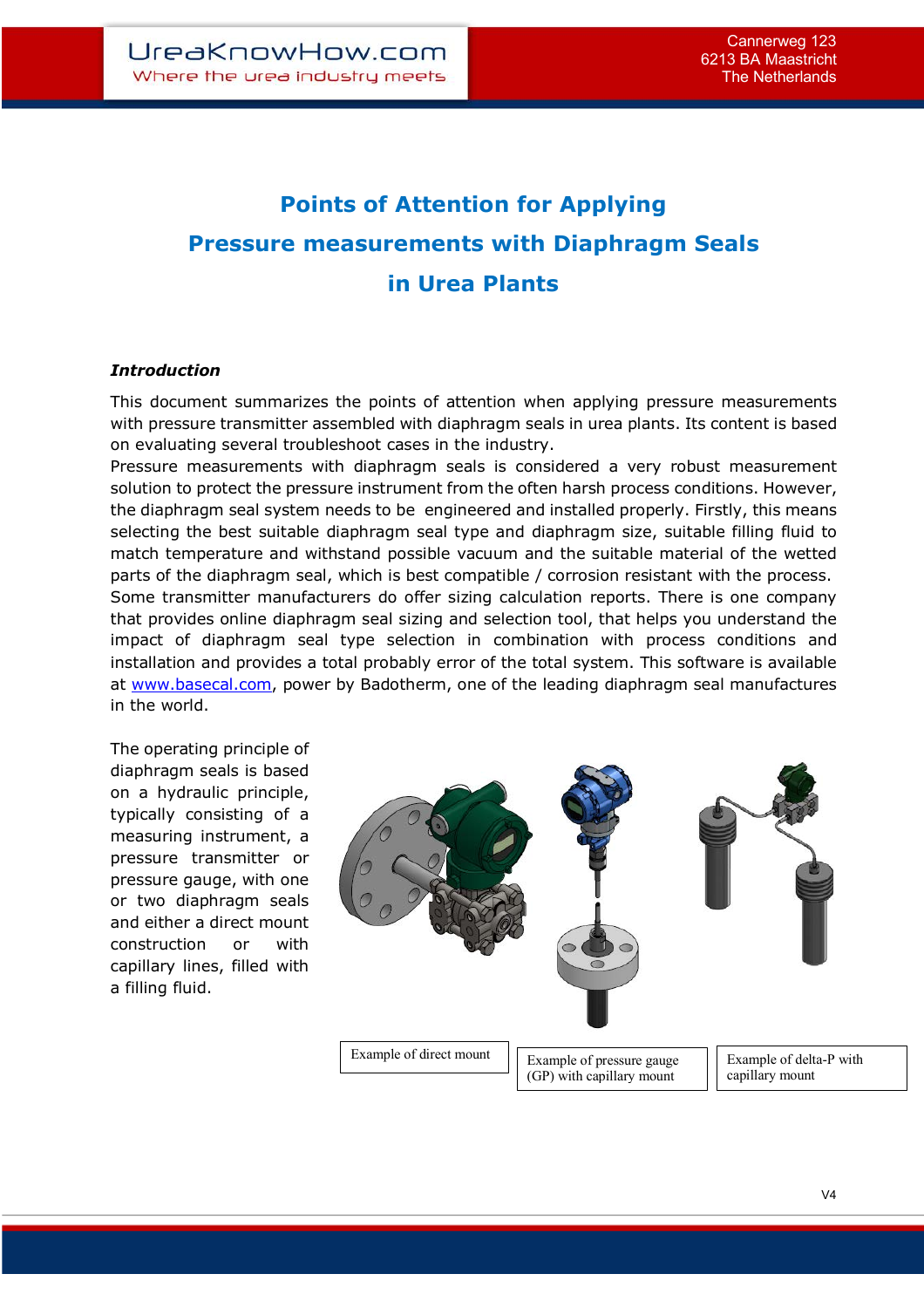A correctly prepared and filled diaphragm seal system will accurately transfer process pressure on the diaphragm to the sensing element of the measuring instrument. This is based on Pascal's principle which states that a pressure exerted on a fluid is transmitted undiminished through that fluid in every direction. The process pressure exerts a force on the outside face of the seal, the flexible diaphragm. As the diaphragm flexes under this force it pushes inwards and attempts to compress the transmission or filling fluid behind the diaphragm. The transmission fluid is designed to withstand compression so the force is channeled proportionally and directly in to the measuring instrument to produce a resultant reading on the connected instrument.



Schematic of a direct mount

The flexible diaphragm is a thin foil which is shaped in such a way that is very sensible to transmit the pressure as accurate as possible. The thickness can vary between 75 up to 150 micron, depending on the material. This is then also the weakest point of the diaphragm seal system. Corrosion rates have a strong effect on such a thin diaphragm.



# *Engineering – material selection recommendations*

#### *Best materials for diaphragm seals*

The best material for the diaphragm seal in the high pressure synthesis section has proven to be zirconium. Best means here the lowest corrosion rates and proven to achieve the higher reliability / longest lifetime. One BADOTHERM zirconium reference is already nearly 4 years in operation (as per November 2018) under the most severe process conditions without any problems. Zirconium does not experience passive or active corrosion rates.

Second best material will be a super-duplex material like Safurex<sup>®</sup>, DP28W<sup>™</sup> or Uremium29™, although one must realize that these materials experience still passive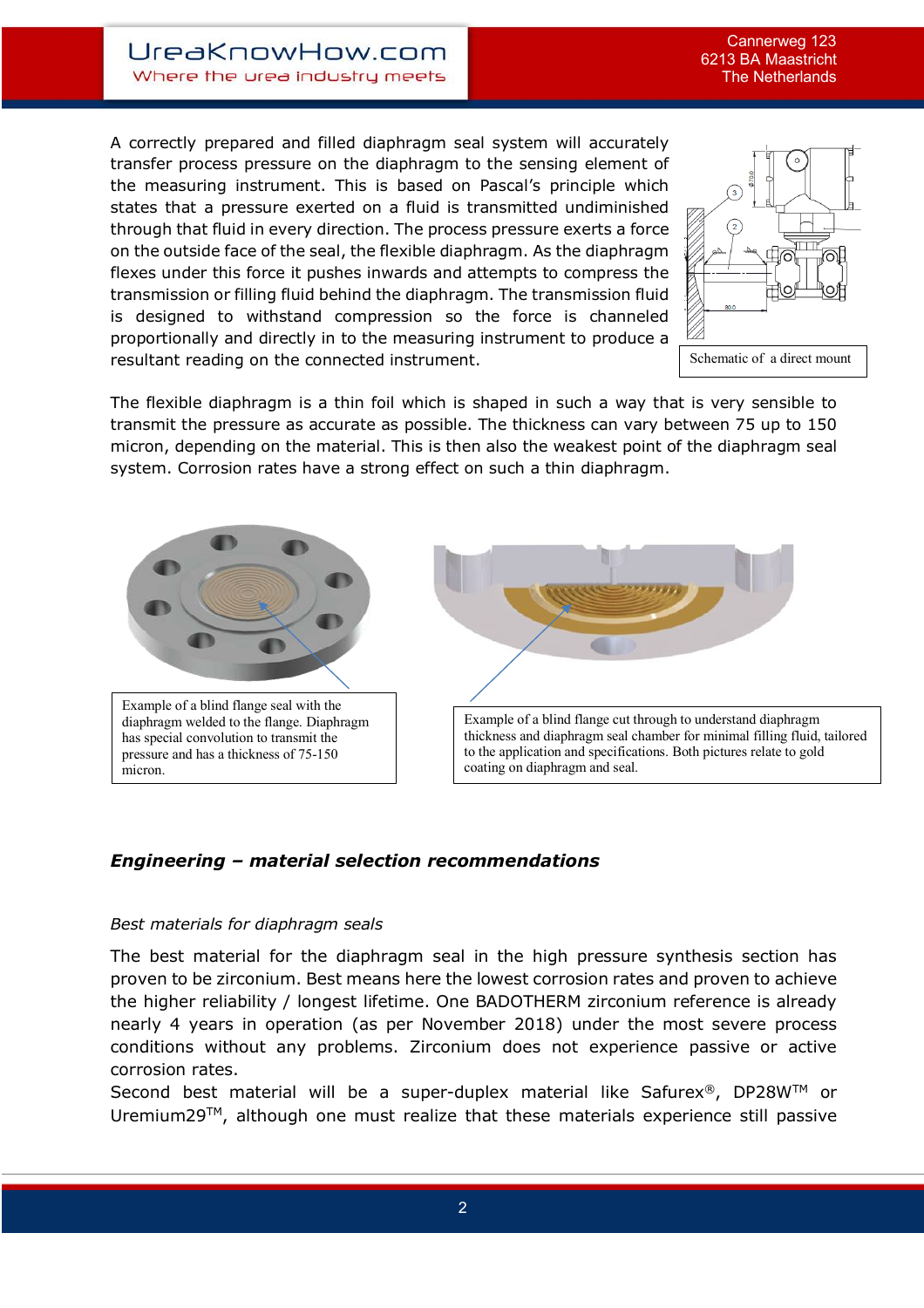corrosion rates. As a third best option 25-22-2 stainless steel is an option but this material shows passive and active corrosion due to for example condensation corrosion and thus proper tracing and insulation is important.

For the other sections than the high pressure synthesis section, the best material is 25- 22-2 stainless steel. Alternatives are (super-)duplex materials. The passive corrosion rates under these temperatures are very low to assure long lifetime.

Tantalum in principle also is a good material with a low corrosion rate but the weld of the tantalum diaphragm to the body has proven to be a weak point.

#### *Avoid dissimilar welds*

Dissimilar welds are sensitive for higher corrosion rates when exposed to liquid ammonium carbamate. Best practice is to apply the same material for the diaphragm as well as for the body. Dissimilar welds are also related to the diaphragm seal type selection.

### *Extension length*

The extension length should be less than the nozzle length so that the thin diaphragm is not exposed to the flow in the main pipe. The flow may contain small solids (i.e. chromium- and iron-oxides solids in liquid streams and liquid droplets with high velocities in gas streams), which may damage the diaphragm. A PTFE coating to protect the diaphragm is sometimes applied.

# *Flush streams*

Flush streams should not be directed in the direction of the diaphragms to avoid any damage.

# *Take into account transmission / filling fluid specifications and characteristics*

A bulged diaphragm can be caused by various factors, for example:

- No proper filling up the back side of diaphragm with filling fluid
- Overheating (cooking of filling fluid)
- Creating vacuum (close to vacuum) pressure at relatively high temperatures (i.e. flushing out conditions) leading to conditions below vapor pressure curve of the filling fluid. Apply / specify a filling fluid which does not evaporate / dissociate / vaporize at the maximum operating temperatures. Also take into account the possible temperatures during start-up (heating up with steam) and shut-down (flushing out) conditions
- Pressure fluctuations on process side during flushing out conditions
- During shutting down the urea plant the synthesis pressure will reduce from 140-150 bars to nearly atmospheric pressure. The synthesis will be filled up with a gaseous mixture of  $NH<sub>3</sub>$  and CO<sub>2</sub>. When one applies a water flush the NH<sub>3</sub> will absorb in the water, which will result in a sudden pressure decrease together with a temperature rise. Under these conditions one can imagine that the diaphragm bulges and on the filling fluid side the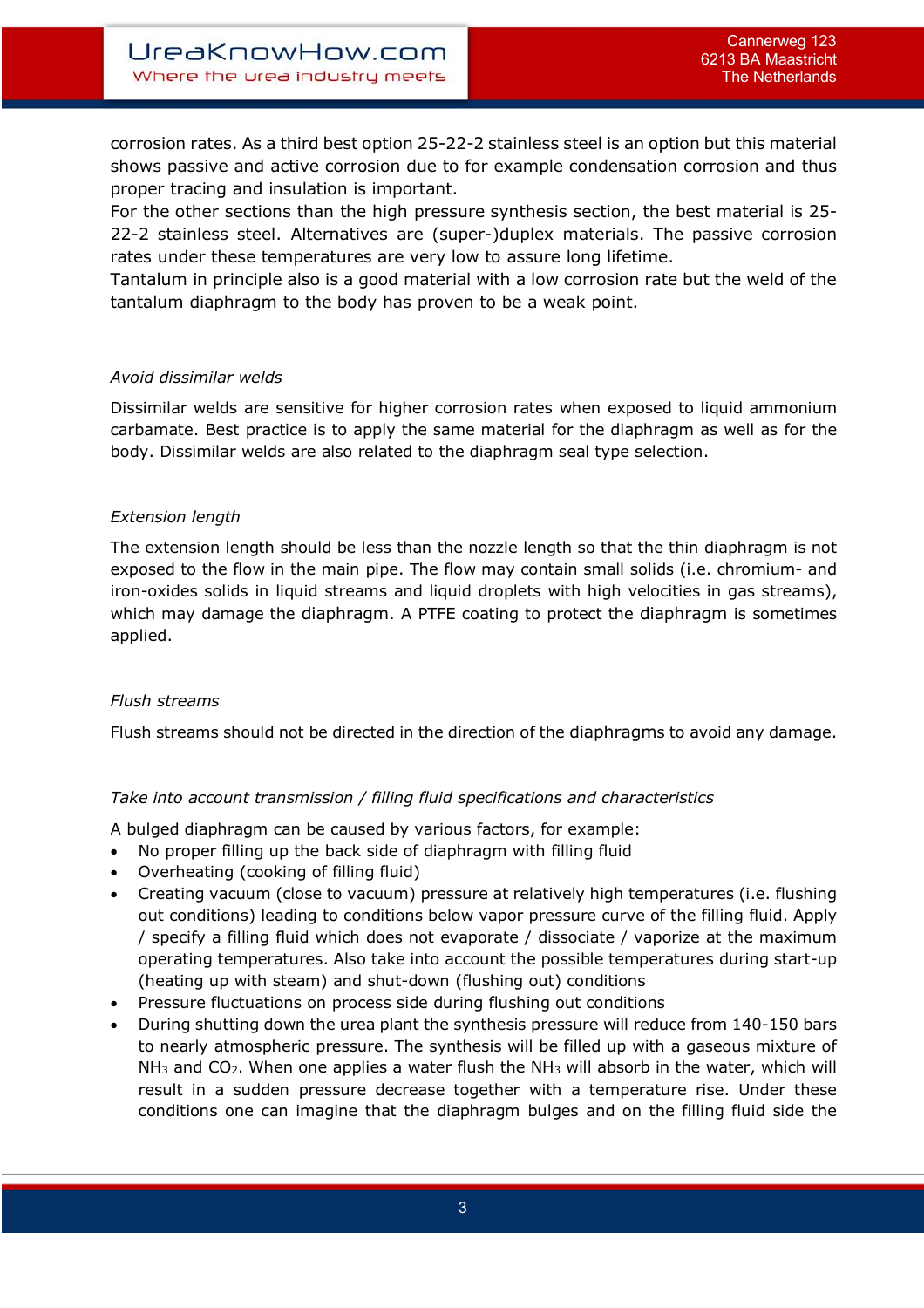filling fluid experiences low pressure and high temperatures leading to a possible evaporation / dissociation / vaporization of the filling fluid.

# *Installation recommendations*

General recommendations with regards to diaphragm seals are:

- Keep capillary lengths as short as possible
- Never mount seals and capillaries in direct sunlight
- Respect the bent-radius of capillary
- Leave diaphragm protect on the seal as long as possible and prevent any damage to the diaphragm
- Use capillaries of the same length on both taps when measuring differential pressure



- Keep diaphragm sizes equal to both sides
- Be sure that both capillaries experience the same temperature. For instance, avoid installing one capillary in a shady area and the other in the sun. This eliminates zero shifts that results from unequal thermal expansion and contraction of the fill fluid in the high and low legs

Specifically for urea plants to following additional recommendations are:

#### *Clean diaphragms before installation*

Avoid touching the thin diaphragms as much as possible and clean (degrease) the thin diaphragms before installation to avoid / reduce any corrosion issues. In case on the thin diaphragm fouling occurs, ammonium carbamate may be into contact with the metal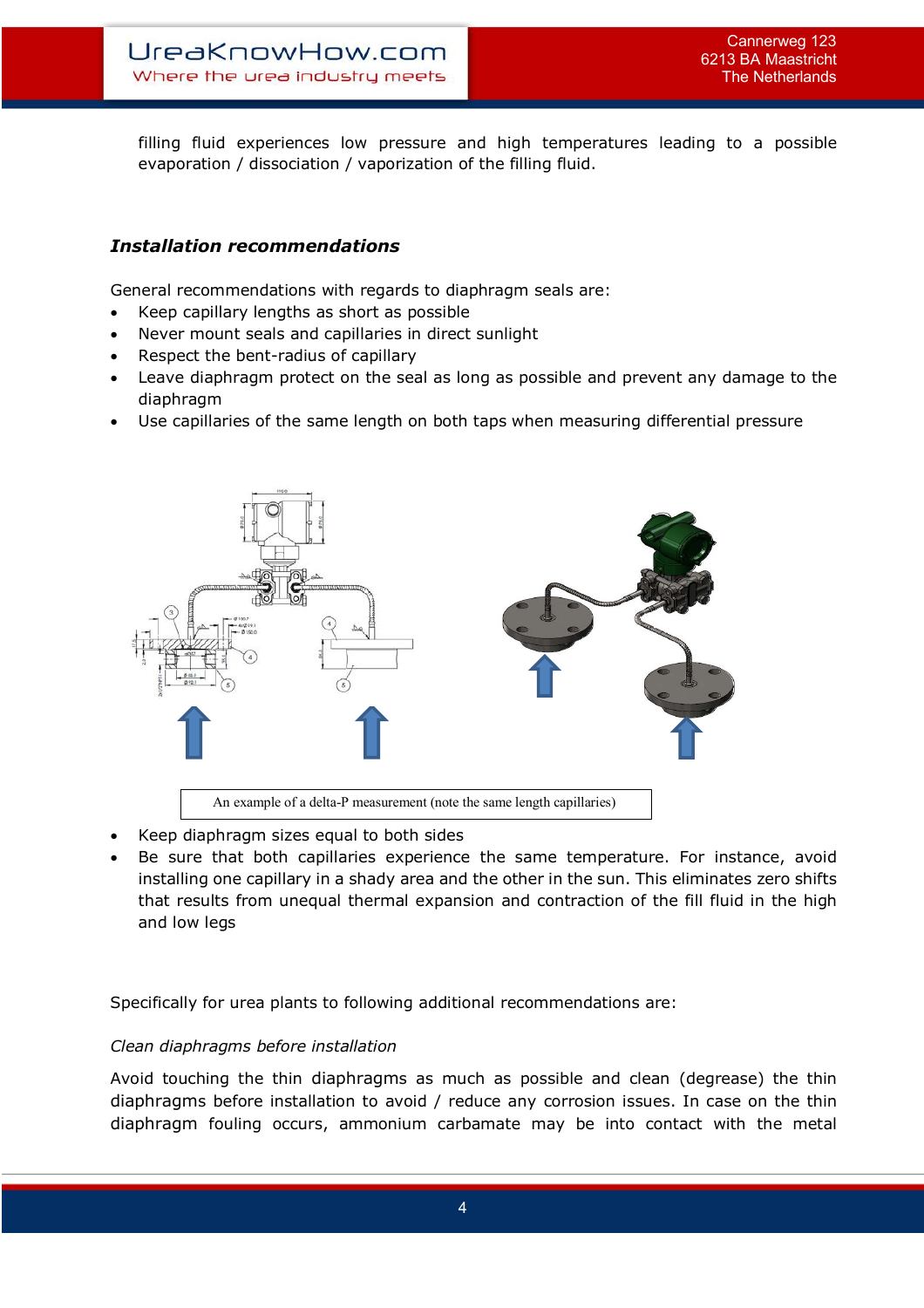diaphragm without the presence of any oxygen. In case the material is an austenitic stainless steel, active corrosion will occur with locally high corrosion rates (for example 50 mm per year). In case of zirconium hydrogen atoms, which form when no oxygen is present, will brittle the zirconium.

## *Be careful when installing the diaphragm*

Install the diaphragm seals very carefully to avoid that the thin diaphragm touches any bolts or other piping parts.

Install the diaphragm with utmost care and let the job done only by specialists or people who are aware of the damage risks.

### *Trace and insulate diaphragm seals located in the gas phase*

When gaseous ammonium carbamate (NH<sub>3</sub> and CO<sub>2</sub>) are able to condense on cold spots, liquid ammonium carbamate will form with a low oxygen level. Ammonium carbamate with a low oxygen level shows high corrosion rates with most stainless steels and normal duplex steels. The temperature of the diaphragm seal should be higher than the condensation temperature of the ammonium carbamate vapors, which can be as high as 170-180 °C. Proper medium pressure steam or electrical heat tracing is thus required.



An example of proper tracing and insulation of a diaphragm

# *Inspection recommendations*

When inspecting the diaphragm seal perform first a visual inspection by using a magnifying glass or microscope and inspect especially the weld area.

Visual inspection of diaphragm should include: no dents, deformation, scratches, discoloration, burrs or anything on the diaphragm or on the weld.



See above examples of a diaphragm with dents. Second picture is a typical example of a bulged diaphragm